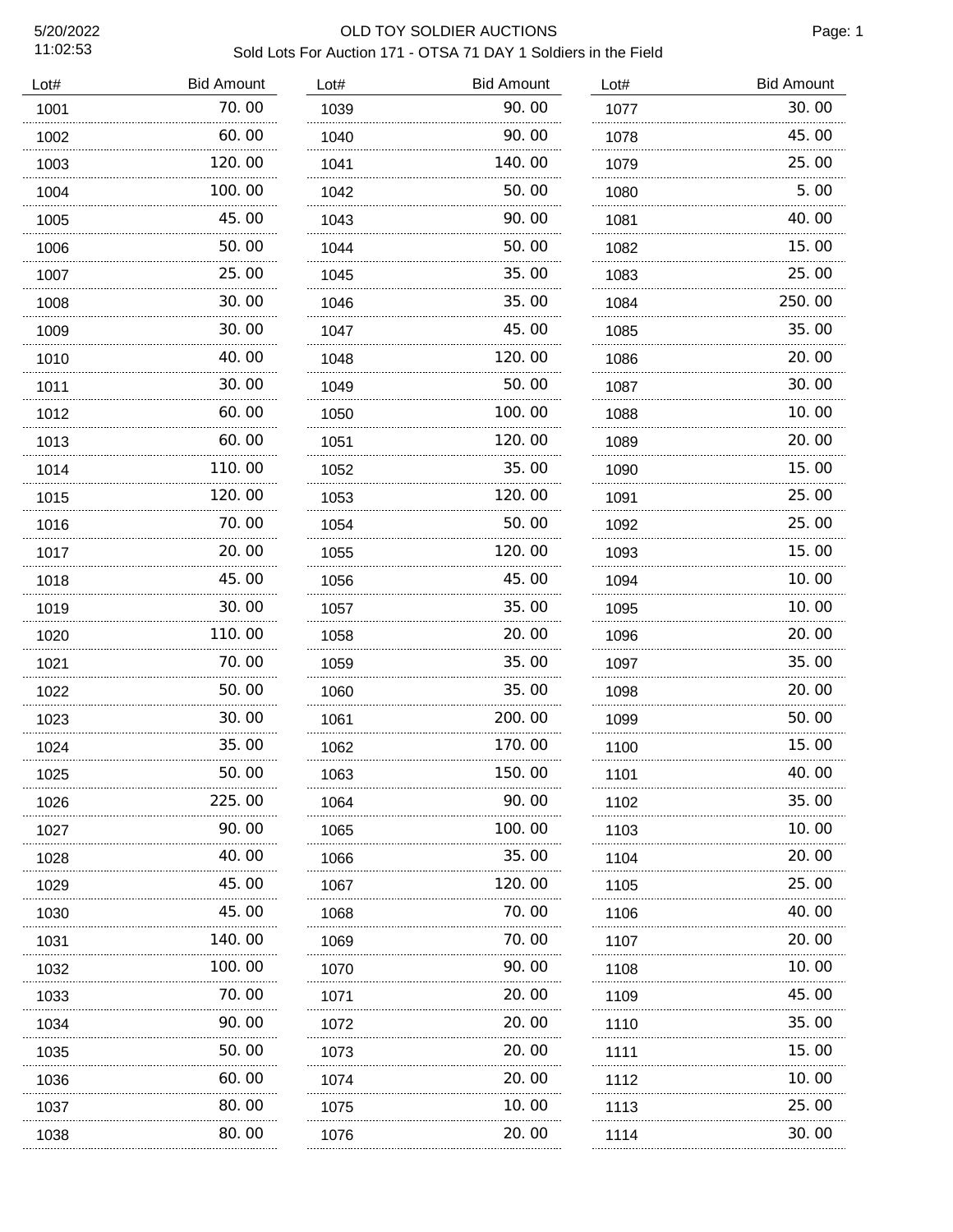11:02:53

### 5/20/2022 OLD TOY SOLDIER AUCTIONS Sold Lots For Auction 171 - OTSA 71 DAY 1 Soldiers in the Field

| Lot# | <b>Bid Amount</b> | Lot# | <b>Bid Amount</b> | Lot# | <b>Bid Amount</b> |
|------|-------------------|------|-------------------|------|-------------------|
| 1115 | 70.00             | 1153 | 70.00             | 1191 | 120.00            |
| 1116 | 70.00             | 1154 | 70.00             | 1192 | 50.00             |
| 1117 | 15.00             | 1155 | 45.00             | 1193 | 80.00             |
| 1118 | 35.00             | 1156 | 80.00             | 1194 | 35.00             |
| 1119 | 40.00             | 1157 | 20.00             | 1195 | 20.00             |
| 1120 | 25.00             | 1158 | 60.00             | 1196 | 20.00             |
| 1121 | 150.00            | 1159 | 40.00             | 1197 | 90.00             |
| 1122 | 70.00             | 1160 | 110.00            | 1198 | 45.00             |
| 1123 | 180.00            | 1161 | 130.00            | 1199 | 100.00            |
| 1124 | 10.00             | 1162 | 70.00             | 1200 | 120.00            |
| 1125 | 70.00             | 1163 | 140.00            | 1201 | 80.00             |
| 1126 | 45.00             | 1164 | 120.00            | 1202 | 60.00             |
| 1127 | 10.00             | 1165 | 90.00             | 1203 | 35.00             |
| 1128 | 80.00             | 1166 | 70.00             | 1204 | 70.00             |
| 1129 | 25.00             | 1167 | 140.00            | 1205 | 35.00             |
| 1130 | 60.00             | 1168 | 120.00            | 1206 | 60.00             |
| 1131 | 25.00             | 1169 | 90.00             | 1207 | 70.00             |
| 1132 | 20.00             | 1170 | 70.00             | 1208 | 80.00             |
| 1133 | 5.00              | 1171 | 25.00             | 1209 | 180.00            |
| 1134 | 15.00             | 1172 | 45.00             | 1210 | 120.00            |
| 1135 | 20.00             | 1173 | 180.00            | 1211 | 50.00             |
| 1136 | 80.00             | 1174 | 80.00             | 1212 | 70.00             |
| 1137 | 20.00             | 1175 | 110.00            | 1213 | 130.00            |
| 1138 | 40.00             | 1176 | 130.00            | 1214 | 130.00            |
| 1139 | 30. OO            | 1177 | 50. OO            | 1215 | 130. OO           |
| 1140 | 150.00            | 1178 | 100. 00           | 1216 | 25.00             |
| 1141 | 10.00             | 1179 | 110.00            | 1217 | 20.00             |
| 1142 | 50.00             | 1180 | 100.00            | 1218 | 25.00             |
| 1143 | 25.00             | 1181 | 130.00            | 1219 | 40.00             |
| 1144 | 45.00             | 1182 | 130.00            | 1220 | 45.00             |
| 1145 | 45.00<br>.        | 1183 | 160. 00<br>.      | 1221 | 40. 00            |
| 1146 | 120.00            | 1184 | 170. 00           | 1222 | 30. 00            |
| 1147 | 120. 00<br>.      | 1185 | 110. 00           | 1223 | 60.00             |
| 1148 | 70. 00            | 1186 | 100. 00           | 1224 | 45.00             |
| 1149 | 40.00<br>.        | 1187 | 130. 00           | 1225 | 15.00             |
| 1150 | 100. 00           | 1188 | 60.00             | 1226 | 45.00             |
| 1151 | 60.00             | 1189 | 100.00            | 1227 | 50. 00            |
| 1152 | 100. 00           | 1190 | 50.00             | 1228 | 45.00             |
|      |                   |      |                   |      |                   |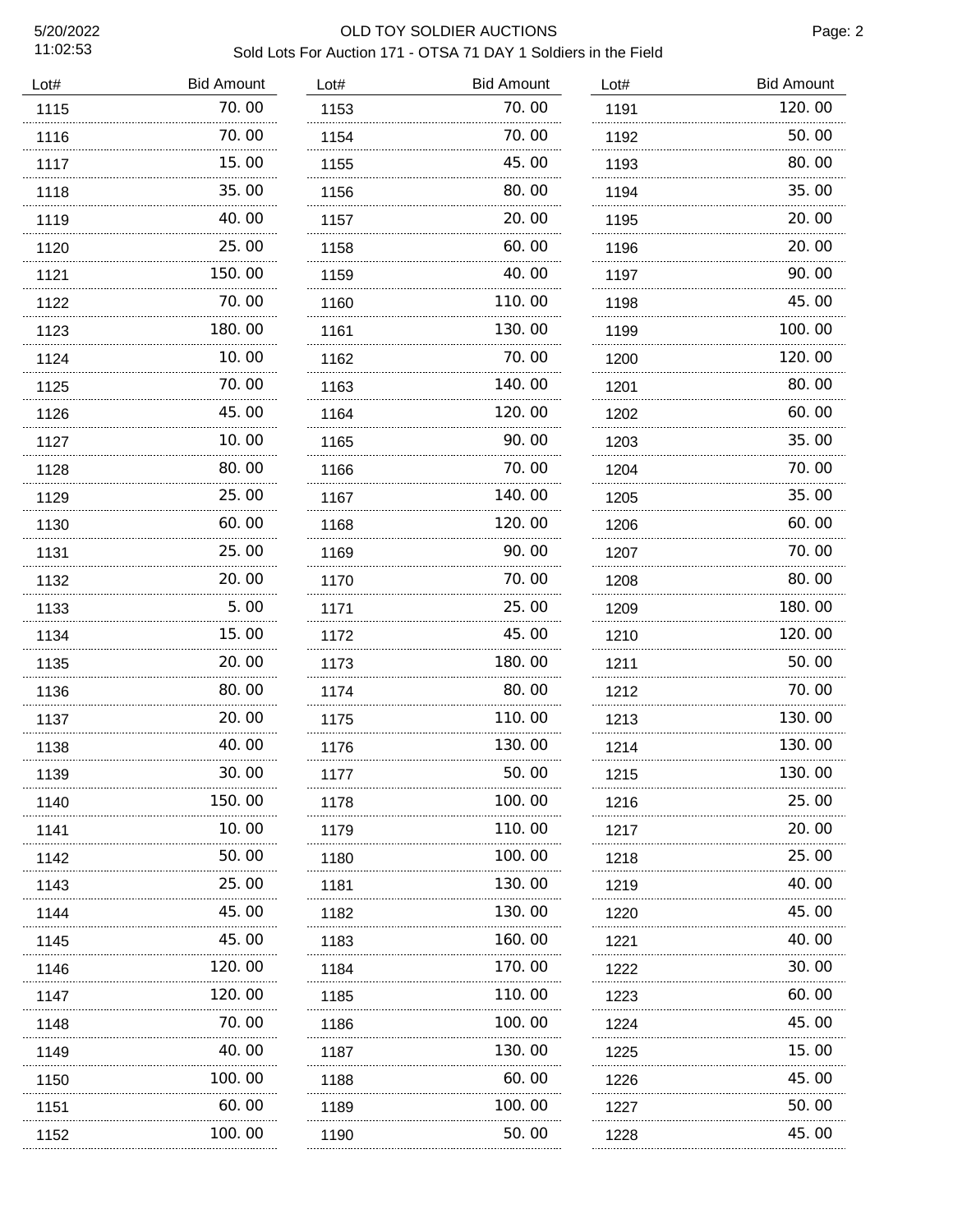11:02:53

### 5/20/2022 OLD TOY SOLDIER AUCTIONS Sold Lots For Auction 171 - OTSA 71 DAY 1 Soldiers in the Field

| Lot# | <b>Bid Amount</b> | Lot# | <b>Bid Amount</b> | Lot# | <b>Bid Amount</b> |
|------|-------------------|------|-------------------|------|-------------------|
| 1229 | 40.00             | 1267 | 80.00             | 1305 | 425.00            |
| 1230 | 15.00             | 1268 | 100.00            | 1306 | 35.00             |
| 1231 | 20.00<br>.        | 1269 | 140.00            | 1307 | 150.00            |
| 1232 | 120.00            | 1270 | 90.00             | 1308 | 170.00            |
| 1233 | 35.00             | 1271 | 40.00             | 1309 | 100.00            |
| 1234 | 5.00              | 1272 | 40.00             | 1310 | 250.00            |
| 1235 | 15.00             | 1273 | 90.00             | 1311 | 20.00             |
| 1236 | 25.00             | 1274 | 35.00             | 1312 | 500.00            |
| 1237 | 20.00             | 1275 | 160.00            | 1313 | 180.00            |
| 1238 | 30.00             | 1276 | 130.00            | 1314 | 10.00             |
| 1239 | 15.00             | 1277 | 35.00             | 1315 | 150.00            |
| 1240 | 20.00             | 1278 | 30.00             | 1316 | 45.00             |
| 1241 | 120.00            | 1279 | 90.00             | 1317 | 275.00            |
| 1242 | 20.00             | 1280 | 40. 00            | 1318 | 375.00            |
| 1243 | 20.00             | 1281 | 100.00            | 1319 | 60.00             |
| 1244 | 10.00             | 1282 | 250.00            | 1320 | 5.00              |
| 1245 | 25.00             | 1283 | 130.00            | 1321 | 100.00            |
| 1246 | 20.00             | 1284 | 70.00             | 1322 | 50.00             |
| 1247 | 40.00             | 1285 | 110.00            | 1323 | 70.00             |
| 1248 | 45.00             | 1286 | 110.00            | 1324 | 70.00             |
| 1249 | 45.00             | 1287 | 250.00            | 1325 | 5.00              |
| 1250 | 30.00             | 1288 | 90.00             | 1326 | 5.00              |
| 1251 | 20.00             | 1289 | 100.00            | 1327 | 30.00             |
| 1252 | 5.00              | 1290 | 100.00            | 1328 | 40.00             |
| 1253 | 50.00             | 1291 | 50.00             | 1329 | 20.00             |
| 1254 | 25.00             | 1292 | 45. OO            | 1330 | 15.00             |
| 1255 | 80.00             | 1293 | 80. 00            | 1331 | 5.00              |
| 1256 | 70.00             | 1294 | 70. 00            | 2001 | 50.00             |
| 1257 | 25.00             | 1295 | 70. 00            | 2002 | 25.00             |
| 1258 | 60.00             | 1296 | 70.00             | 2003 | 30.00             |
| 1259 | 80.00             | 1297 | 140. 00           | 2004 | 60.00             |
| 1260 | 50.00             | 1298 | 35.00             | 2005 | 35.00             |
| 1261 | 225.00            | 1299 | 90. OO            | 2006 | 160.00            |
| 1262 | .<br>160.00       | 1300 | 140.00            | 2007 | 50.00             |
| 1263 | 140. 00           | 1301 | 70. 00            | 2008 | 70.00             |
| 1264 | .<br>90.00        | 1302 | 100. 00           | 2009 | 80.00             |
| 1265 | 80.00             | 1303 | 45.00             | 2010 | 60.00             |
| 1266 | .<br>70.00        | 1304 | .<br>50.00        | 2011 | 160.00            |
|      |                   |      |                   |      |                   |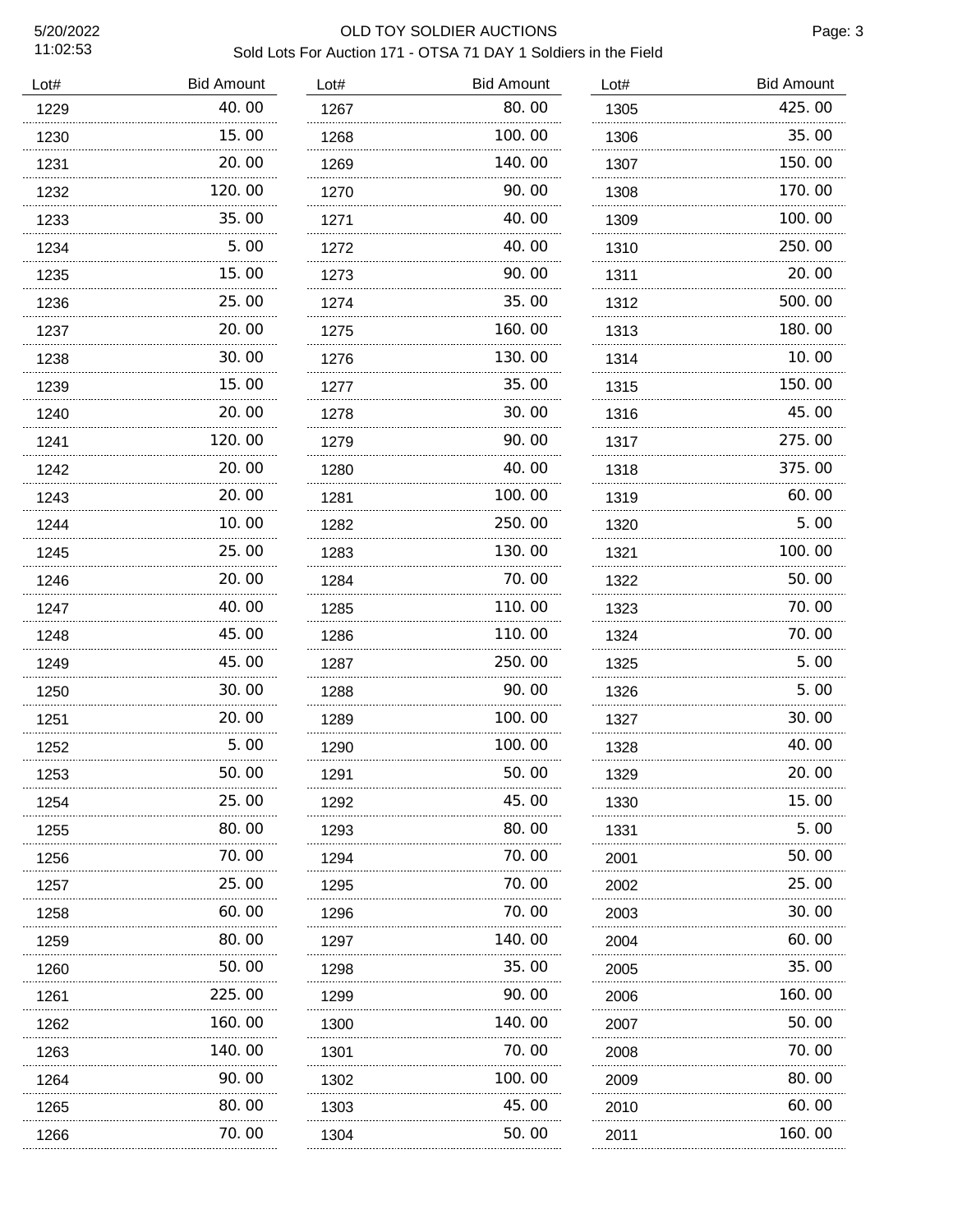| Lot# | <b>Bid Amount</b> | Lot# | <b>Bid Amount</b> | Lot# | <b>Bid Amount</b> |
|------|-------------------|------|-------------------|------|-------------------|
| 2012 | 50.00             | 2050 | 50.00             | 4023 | 45.00             |
| 2013 | 40.00             | 3001 | 350.00            | 4024 | 20.00             |
| 2014 | 90.00<br>.        | 3002 | 650.00            | 4025 | 35.00             |
| 2015 | 100.00            | 3003 | 750.00            | 4026 | 90.00             |
| 2016 | 45.00             | 3004 | 700.00            | 4027 | 150.00            |
| 2017 | 50.00             | 3005 | 275.00            | 4028 | 140.00            |
| 2018 | 130.00            | 3006 | 550.00            | 4029 | 90.00             |
| 2019 | 45.00             | 3007 | 600.00            | 4030 | 90.00             |
| 2020 | 200.00            | 3008 | 750.00            | 4031 | 80.00             |
| 2021 | 45.00             | 3009 | 225.00            | 4032 | 30.00             |
| 2022 | 60.00             | 3010 | 275.00            | 4033 | 45.00             |
| 2023 | 140.00            | 3011 | 180.00            | 4034 | 70.00             |
| 2024 | 70.00             | 3012 | 170.00            | 4035 | 20.00             |
| 2025 | 50.00             | 3013 | 275.00            | 4036 | 45.00             |
| 2026 | 70.00             | 3014 | 130.00            | 4037 | 25.00             |
| 2027 | 70.00             | 3015 | 50.00             | 4038 | 50.00             |
| 2028 | 50.00             | 4001 | 60.00             | 4039 | 35.00             |
| 2029 | 70.00             | 4002 | 60.00             | 4040 | 15.00             |
| 2030 | 100.00            | 4003 | 60.00             | 4041 | 20.00             |
| 2031 | 40.00             | 4004 | 100.00            | 4042 | 100.00            |
| 2032 | 40.00             | 4005 | 35.00             | 4043 | 15.00             |
| 2033 | 60.00             | 4006 | 60.00             | 4044 | 50.00             |
| 2034 | 50.00             | 4007 | 30.00             | 4045 | 35.00             |
| 2035 | 60.00             | 4008 | 50.00             | 4046 | 35.00             |
| 2036 | 45.00             | 4009 | 25.00             | 4047 | 60.00             |
| 2037 | 80.00             | 4010 | 225.00            | 4048 | 110. 00           |
| 2038 | 70. 00            | 4011 | 60. 00            | 4049 | 40.00             |
| 2039 | 50.00             | 4012 | 70.00             | 4050 | 25.00             |
| 2040 | 80.00             | 4013 | 70.00             | 4051 | 15.00             |
| 2041 | 90.00             | 4014 | 50.00             | 4052 | 130.00            |
| 2042 | 50.00             | 4015 | 225.00            | 4053 | 100.00            |
| 2043 | 140.00            | 4016 | 130.00            | 4054 | 100.00            |
| 2044 | 40.00             | 4017 | 80.00             | 4055 | 150.00            |
| 2045 | 80.00             | 4018 | 100.00            | 4056 | 100.00            |
| 2046 | 225.00<br>.       | 4019 | 170.00<br>.       | 4057 | 80.00             |
| 2047 | 100.00            | 4020 | 100.00            | 4058 | 120.00            |
| 2048 | 100. 00<br>.      | 4021 | 30.00<br>.        | 4059 | 100.00            |
| 2049 | 45.00             | 4022 | 45.00             | 4060 | 110.00            |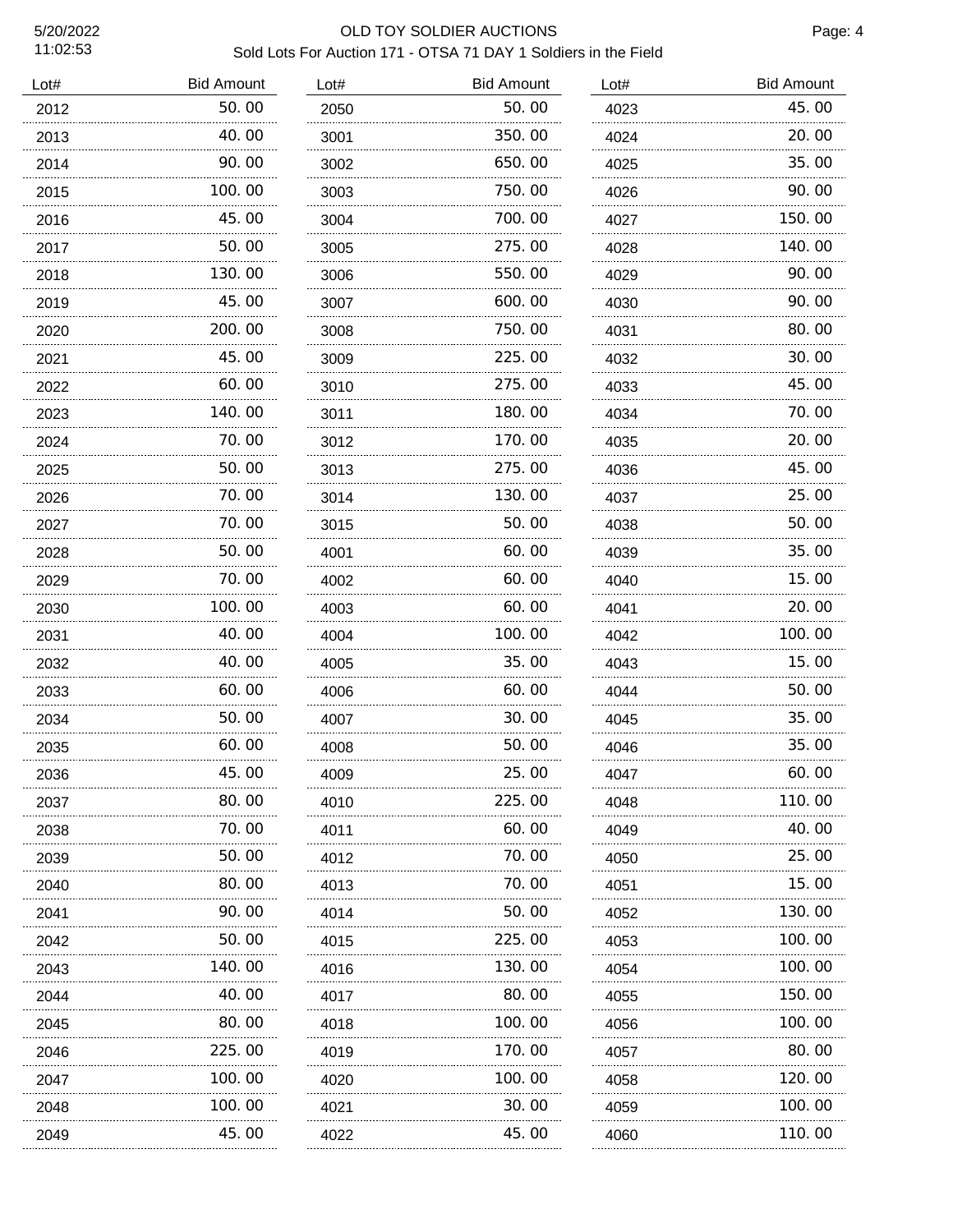**Bid Amount** 

|--|

| Lot# | <b>Bid Amount</b> | Lot# | <b>Bid Amount</b> |
|------|-------------------|------|-------------------|
| 4061 | 90.00             | 4099 | 60.00             |
| 4062 | 225.00            |      |                   |
| 4063 | 150.00            |      |                   |
| 4064 | 160.00            |      |                   |
| 4065 | 120.00            |      |                   |
| 4066 | 70. 00            |      |                   |
| 4067 | 60.00             |      |                   |
| 4068 | 60.00             |      |                   |
| 4069 | 160.00            |      |                   |
| 4070 | 160.00            |      |                   |
| 4071 | 160.00            |      |                   |
| 4072 | 80.00             |      |                   |
| 4073 | 35.00             |      |                   |
| 4074 | 40.00             |      |                   |
| 4075 | 40.00             |      |                   |
| 4076 | 40.00             |      |                   |
| 4077 | 40.00             |      |                   |
| 4078 | 35.00             |      |                   |
| 4079 | 20.00             |      |                   |
| 4080 | 25.00             |      |                   |
| 4081 | 35.00             |      |                   |
| 4082 | 40.00             |      |                   |
| 4083 | 30.00             |      |                   |
| 4084 | 425.00            |      |                   |
| 4085 | 40.00             |      |                   |
| 4086 | 80.00             |      |                   |
| 4087 | 25.00             |      |                   |
| 4088 | 35.00             |      |                   |
| 4089 | 50.00             |      |                   |
| 4090 | 35.00             |      |                   |
| 4091 | 90.00             |      |                   |
| 4092 | 190.00            |      |                   |
| 4093 | 30.00             |      |                   |
| 4094 | 30.00             |      |                   |
| 4095 | 25.00             |      |                   |
| 4096 | 20.00             |      |                   |
| 4097 | 15.00             |      |                   |
| 4098 | 20.00             |      |                   |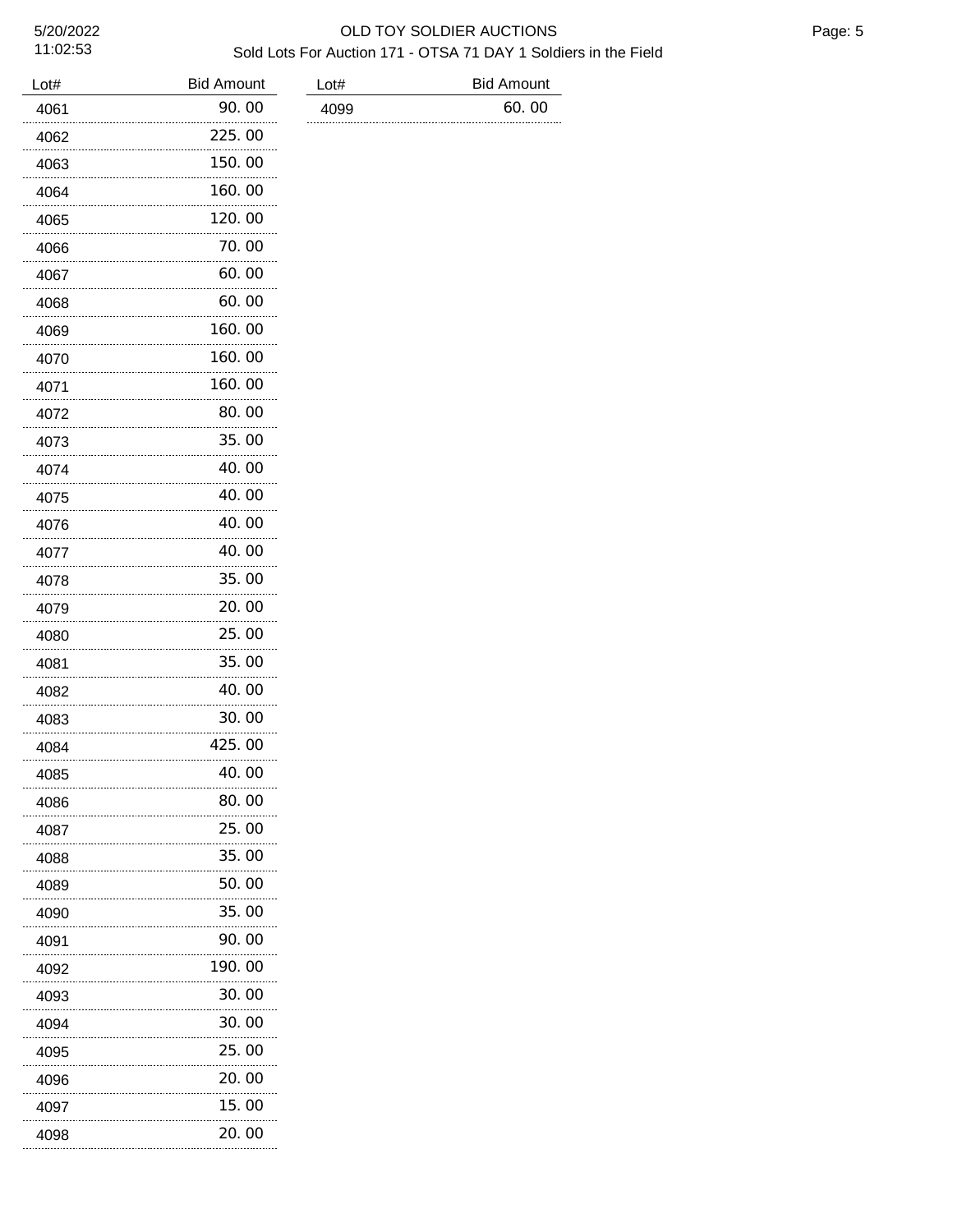| Lot# | <b>Bid Amount</b> | Lot# | <b>Bid Amount</b> | Lot# | <b>Bid Amount</b> |
|------|-------------------|------|-------------------|------|-------------------|
| 5001 | 40.00             | 5039 | 110.00            | 5077 | 120.00            |
| 5002 | 120.00            | 5040 | 110.00            | 5078 | 50.00             |
| 5003 | 130.00            | 5041 | 130.00            | 5079 | 40.00             |
| 5004 | 90.00             | 5042 | 70.00             | 5080 | 50.00             |
| 5005 | 70.00             | 5043 | 180.00            | 5081 | 140.00            |
| 5006 | 100.00            | 5044 | 25.00             | 5082 | 50.00             |
| 5007 | 130.00            | 5045 | 120.00            | 5083 | 225.00            |
| 5008 | 80.00             | 5046 | 140.00            | 5084 | 40.00             |
| 5009 | 140.00<br>.       | 5047 | 35.00             | 5085 | 45.00             |
| 5010 | 70.00             | 5048 | 60.00             | 5086 | 70.00             |
| 5011 | 45.00             | 5049 | 70.00             | 5087 | 50.00             |
| 5012 | 70.00             | 5050 | 20.00             | 5088 | 40.00             |
| 5013 | 130.00            | 5051 | 80.00             | 5089 | 45.00             |
| 5014 | 45.00             | 5052 | 120.00            | 5090 | 110.00            |
| 5015 | 110.00            | 5053 | 60.00             | 5091 | 50.00             |
| 5016 | 60.00             | 5054 | 170.00            | 5092 | 45.00             |
| 5017 | 60.00             | 5055 | 70.00             | 5093 | 60.00             |
| 5018 | 45.00             | 5056 | 50.00             | 5094 | 70.00             |
| 5019 | 100.00            | 5057 | 70.00             | 5095 | 160.00            |
| 5020 | 60.00             | 5058 | 50.00             | 5096 | 300.00            |
| 5021 | 35.00             | 5059 | 50.00             | 5097 | 100.00            |
| 5022 | 60.00             | 5060 | 100.00            | 5098 | 60.00             |
| 5023 | 130.00            | 5061 | 475.00            | 5099 | 160.00            |
| 5024 | 60.00             | 5062 | 950.00            | 5100 | 90.00             |
| 5025 | 90.00             | 5063 | 275.00            | 5101 | 35.00             |
| 5026 | 80.00             | 5064 | 50.00             | 5102 | 60.00             |
| 5027 | 80.00             | 5065 | 25.00             | 5103 | 20.00             |
| 5028 | 35.00             | 5066 | 35.00             | 5104 | 200.00            |
| 5029 | 190. 00           | 5067 | 160.00            | 5105 | 130. 00           |
| 5030 | 50.00             | 5068 | 30.00             | 5106 | 30. 00            |
| 5031 | 130. 00           | 5069 | 25.00             | 5107 | 170. 00           |
| 5032 | 40.00             | 5070 | 50.00             | 5108 | 5. 00             |
| 5033 | 60.00             | 5071 | 20. 00            | 5109 | 40. OO            |
| 5034 | 30.00             | 5072 | 170.00            | 5110 | 110.00            |
| 5035 | 50.00             | 5073 | 45.00             | 5111 | 40.00             |
| 5036 | 50.00             | 5074 | 5.00              | 5112 | 80.00             |
| 5037 | 110.00            | 5075 | 110.00            | 5113 | 30.00             |
| 5038 | 100.00            | 5076 | 110.00            | 5114 | 80.00             |
|      |                   |      |                   |      |                   |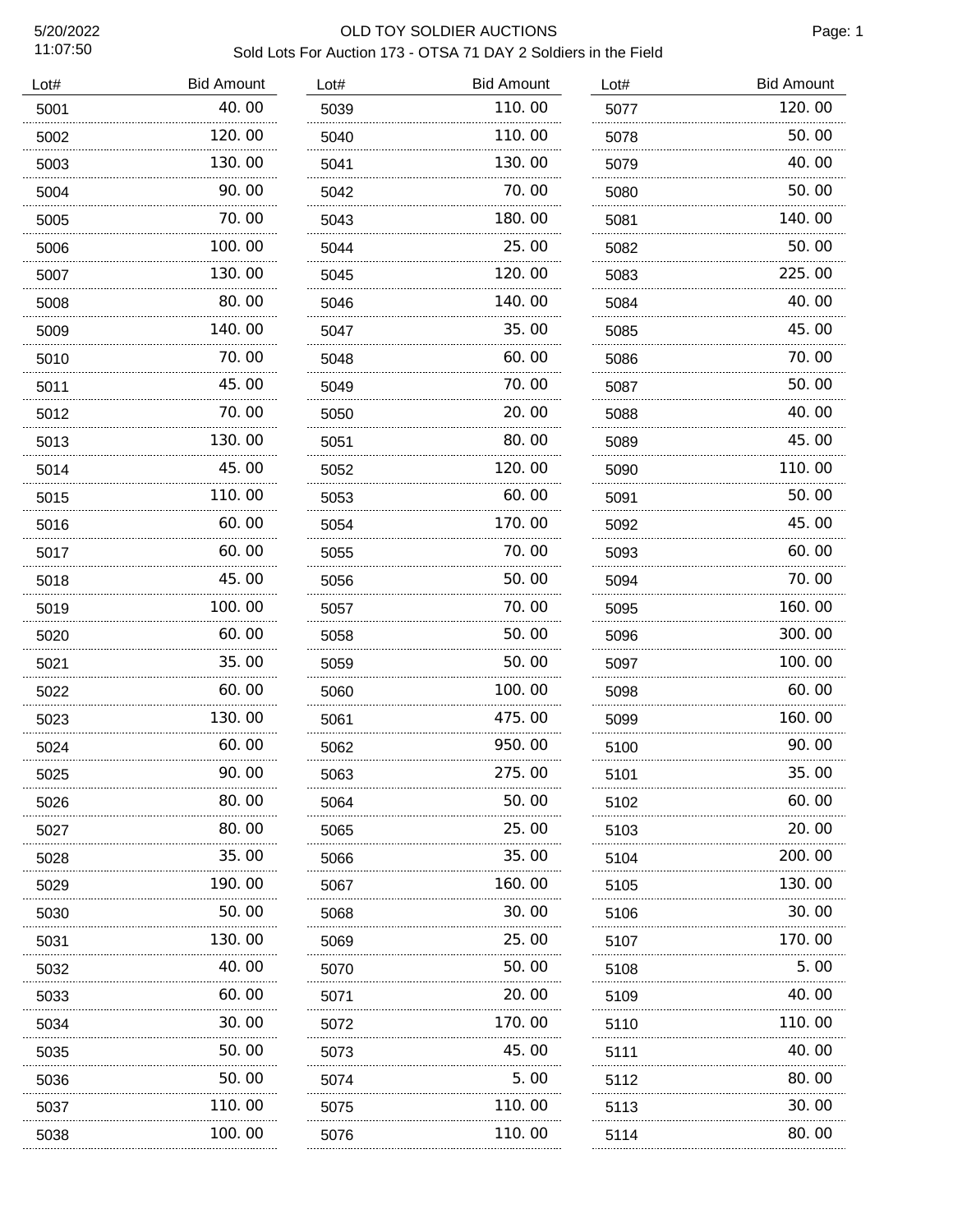11:07:50

| Lot# | <b>Bid Amount</b> | Lot# | <b>Bid Amount</b> | Lot# | <b>Bid Amount</b> |
|------|-------------------|------|-------------------|------|-------------------|
| 5115 | 60.00             | 5153 | 250.00            | 5191 | 45.00             |
| 5116 | 70.00             | 5154 | 80.00             | 5192 | 40.00             |
| 5117 | 25.00             | 5155 | 160.00            | 5193 | 100.00            |
| 5118 | 60.00             | 5156 | 45.00             | 5194 | 100.00            |
| 5119 | 160.00            | 5157 | 30.00             | 5195 | 60.00             |
| 5120 | 60.00             | 5158 | 160.00            | 5196 | 70.00             |
| 5121 | 80.00             | 5159 | 60.00             | 5197 | 50.00             |
| 5122 | 70.00             | 5160 | 100.00            | 5198 | 60.00             |
| 5123 | 40.00             | 5161 | 90.00             | 5199 | 110.00            |
| 5124 | 60.00             | 5162 | 120.00            | 5200 | 50.00             |
| 5125 | 70.00             | 5163 | 90.00             | 5201 | 90.00             |
| 5126 | 100.00            | 5164 | 40.00             | 5202 | 60.00             |
| 5127 | 150.00            | 5165 | 60.00             | 5203 | 35.00             |
| 5128 | 275.00            | 5166 | 80.00             | 5204 | 50.00             |
| 5129 | 100.00            | 5167 | 80.00             | 5205 | 45.00             |
| 5130 | 100.00            | 5168 | 30.00             | 5206 | 80.00             |
| 5131 | 90.00             | 5169 | 110.00            | 5207 | 45.00             |
| 5132 | 110.00            | 5170 | 110.00            | 5208 | 80.00             |
| 5133 | 45.00             | 5171 | 90.00             | 5209 | 90.00             |
| 5134 | 100.00            | 5172 | 70.00             | 5210 | 100.00            |
| 5135 | 70.00             | 5173 | 50.00             | 5211 | 70.00             |
| 5136 | 250.00            | 5174 | 60.00             | 5212 | 25.00             |
| 5137 | 120.00            | 5175 | 40.00             | 5213 | 60.00             |
| 5138 | 20.00             | 5176 | 60.00             | 5214 | 40.00             |
| 5139 | 60.00             | 5177 | 40.00             | 5215 | 70.00             |
| 5140 | 70.00             | 5178 | 45.00             | 5216 | 30.00             |
| 5141 | 25.00<br>.        | 5179 | 35.00             | 5217 | 25.00             |
| 5142 | 80.00             | 5180 | 70.00             | 5218 | 80.00             |
| 5143 | 225.00            | 5181 | 45.00             | 5219 | 20.00             |
| 5144 | 180.00            | 5182 | 45.00             | 5220 | 45.00             |
| 5145 | 60.00<br>.        | 5183 | 60.00             | 5221 | 20.00             |
| 5146 | 120.00            | 5184 | 80.00             | 5222 | 90.00             |
| 5147 | 60.00             | 5185 | 60.00             | 5223 | 70.00             |
| 5148 | 100.00            | 5186 | 110.00            | 5224 | 10.00             |
| 5149 | 30.00             | 5187 | 25.00             | 5225 | 45.00             |
| 5150 | 40.00             | 5188 | 35. OO            | 5226 | 40.00             |
| 5151 | 100. 00           | 5189 | 35.00             | 5227 | 25.00             |
| 5152 | 40.00             | 5190 | 80.00             | 5228 | 25.00             |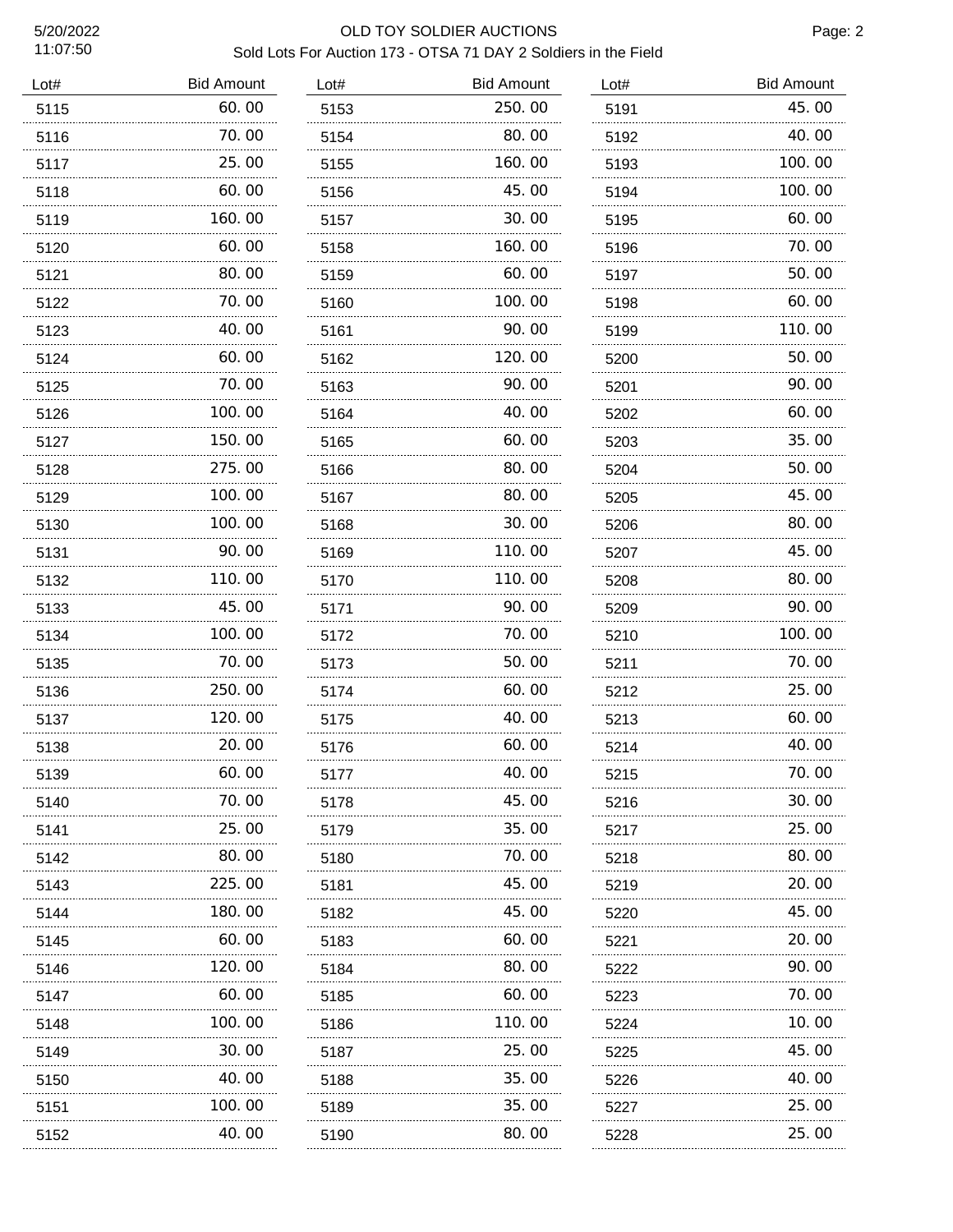| Lot# | <b>Bid Amount</b> | Lot# | <b>Bid Amount</b> | Lot# | <b>Bid Amount</b> |
|------|-------------------|------|-------------------|------|-------------------|
| 5229 | 30.00             | 5267 | 375.00            | 5305 | 140.00            |
| 5230 | 60.00             | 5268 | 110.00            | 5306 | 110.00            |
| 5231 | 35.00             | 5269 | 225,00            | 5307 | 30.00             |
| 5232 | 80.00             | 5270 | 90.00             | 5308 | 120.00            |
| 5233 | 70.00             | 5271 | 425.00            | 5309 | 80.00             |
| 5234 | 70.00             | 5272 | 375,00            | 5310 | 80.00             |
| 5235 | 60.00             | 5273 | 140.00            | 5311 | 50.00             |
| 5236 | 70.00             | 5274 | 110.00            | 5312 | 25.00             |
| 5237 | 30.00             | 5275 | 90.00             | 5313 | 45.00             |
| 5238 | 50.00             | 5276 | 90.00             | 5314 | 130.00            |
| 5239 | 160.00            | 5277 | 110.00            | 5315 | 80.00             |
| 5240 | 80.00             | 5278 | 90.00             | 5316 | 80.00             |
| 5241 | 60.00             | 5279 | 60.00             | 5317 | 100.00            |
| 5242 | 150.00            | 5280 | 80.00             | 5318 | 110.00            |
| 5243 | 130.00            | 5281 | 50.00             | 5319 | 5.00              |
| 5244 | 140.00            | 5282 | 35.00             | 5320 | 5.00              |
| 5245 | 130.00            | 5283 | 40.00             | 5321 | 25.00             |
| 5246 | 60.00             | 5284 | 40.00             | 5322 | 20.00             |
| 5247 | 50.00             | 5285 | 10.00             | 5323 | 10.00             |
| 5248 | 70.00             | 5286 | 300.00            | 5324 | 10.00             |
| 5249 | 50.00             | 5287 | 250.00            | 5325 | 5.00              |
| 5250 | 90.00             | 5288 | 180.00            | 5326 | 30.00             |
| 5251 | 80.00             | 5289 | 100.00            | 5327 | 80.00             |
| 5252 | 60.00             | 5290 | 45.00             | 5328 | 140.00            |
| 5253 | 60.00             | 5291 | 35.00             | 5329 | 10. 00            |
| 5254 | 50.00             | 5292 | 80.00             | 5330 | 5. 00             |
| 5255 | 100. 00           | 5293 | 45.00             | 5331 | 5. 00             |
| 5256 | 80.00             | 5294 | 160.00            | 5332 | 5.00              |
| 5257 | 70.00             | 5295 | 120.00<br>.       | 5333 | 10.00             |
| 5258 | 30.00             | 5296 | 150.00            | 5334 | 70.00             |
| 5259 | 35.00             | 5297 | 275.00            | 5335 | 15.00             |
| 5260 | 35.00             | 5298 | 180.00            | 5336 | 40.00             |
| 5261 | 35.00<br>.        | 5299 | 60.00<br>.        | 5337 | 15.00             |
| 5262 | 25. 00            | 5300 | 70. 00            | 5338 | 15.00             |
| 5263 | 35. OO<br>.       | 5301 | 170. 00           | 5339 | 160.00            |
| 5264 | 25. 00            | 5302 | .<br>100. 00      | 5340 | 100. 00           |
| 5265 | 20.00             | 5303 | 550.00            | 5341 | 30.00             |
| 5266 | 30.00             | 5304 | 350.00            | 5342 | 130.00            |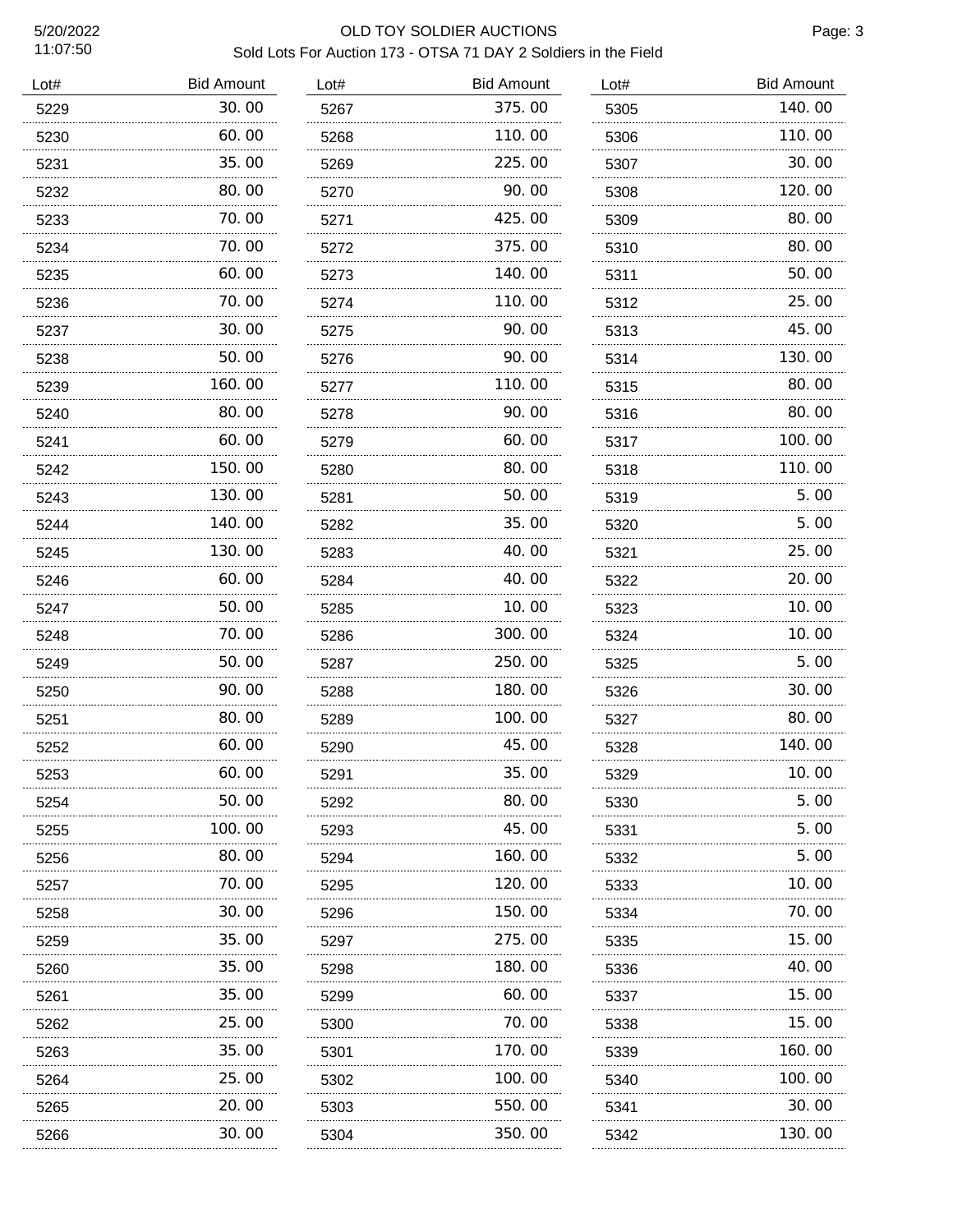| Lot# | <b>Bid Amount</b> | Lot# | <b>Bid Amount</b> | Lot# | <b>Bid Amount</b> |
|------|-------------------|------|-------------------|------|-------------------|
| 5343 | 70.00             | 5381 | 150.00            | 5419 | 60.00             |
| 5344 | 250.00            | 5382 | 150.00            | 5420 | 20.00             |
| 5345 | 80.00             | 5383 | 160.00            | 5421 | 30.00             |
| 5346 | 100.00            | 5384 | 80.00             | 5422 | 30.00             |
| 5347 | 90.00             | 5385 | 50.00             | 5423 | 70.00             |
| 5348 | 70.00             | 5386 | 45.00             | 5424 | 60.00             |
| 5349 | 50.00             | 5387 | 60.00             | 5425 | 60.00             |
| 5350 | 45.00             | 5388 | 50.00             | 5426 | 250.00            |
| 5351 | 45.00             | 5389 | 30.00             | 5427 | 150.00            |
| 5352 | 100.00            | 5390 | 40.00             | 5428 | 225.00            |
| 5353 | 60.00             | 5391 | 130.00            | 5429 | 120.00            |
| 5354 | 110.00            | 5392 | 425.00            | 5430 | 110.00            |
| 5355 | 50.00             | 5393 | 90.00             | 5431 | 100.00            |
| 5356 | 35.00             | 5394 | 70.00             | 5432 | 110.00            |
| 5357 | 30.00             | 5395 | 20.00             | 5433 | 60.00             |
| 5358 | 45.00             | 5396 | 100.00            | 5434 | 160.00            |
| 5359 | 40.00             | 5397 | 50.00             | 5435 | 70.00             |
| 5360 | 120.00            | 5398 | 45.00             | 5436 | 100.00            |
| 5361 | 70.00             | 5399 | 25.00             | 5437 | 90.00             |
| 5362 | 40.00             | 5400 | 40.00             | 5438 | 150.00            |
| 5363 | 25.00             | 5401 | 50.00             | 5439 | 140.00            |
| 5364 | 25.00             | 5402 | 50.00             | 5440 | 90.00             |
| 5365 | 140.00            | 5403 | 90.00             | 5441 | 80.00             |
| 5366 | 70.00             | 5404 | 50.00             | 5442 | 160.00            |
| 5367 | 70. 00            | 5405 | 120.00            | 5443 | 110. 00           |
| 5368 | 100.00            | 5406 | 90.00             | 5444 | 60.00             |
| 5369 | 250.00            | 5407 | 50.00             | 5445 | 90.00             |
| 5370 | 200.00            | 5408 | 50.00             | 5446 | 110.00            |
| 5371 | 180.00            | 5409 | 40.00             | 5447 | 100.00            |
| 5372 | 170.00            | 5410 | 120.00            | 5448 | 45.00             |
| 5373 | 150.00            | 5411 | 100.00            | 5449 | 70.00             |
| 5374 | 300.00            | 5412 | 60.00             | 5450 | 70.00             |
| 5375 | 170.00            | 5413 | 80.00             | 5451 | 90.00             |
| 5376 | 130.00            | 5414 | 80.00             | 5452 | 120.00            |
| 5377 | 60.00<br>.        | 5415 | 45.00<br>.        | 5453 | 200.00            |
| 5378 | 60.00             | 5416 | 30. 00            | 5454 | 20.00             |
| 5379 | 90.00             | 5417 | 130.00            | 5455 | 90.00             |
| 5380 | 160.00            | 5418 | 5.00              | 5456 | 60.00             |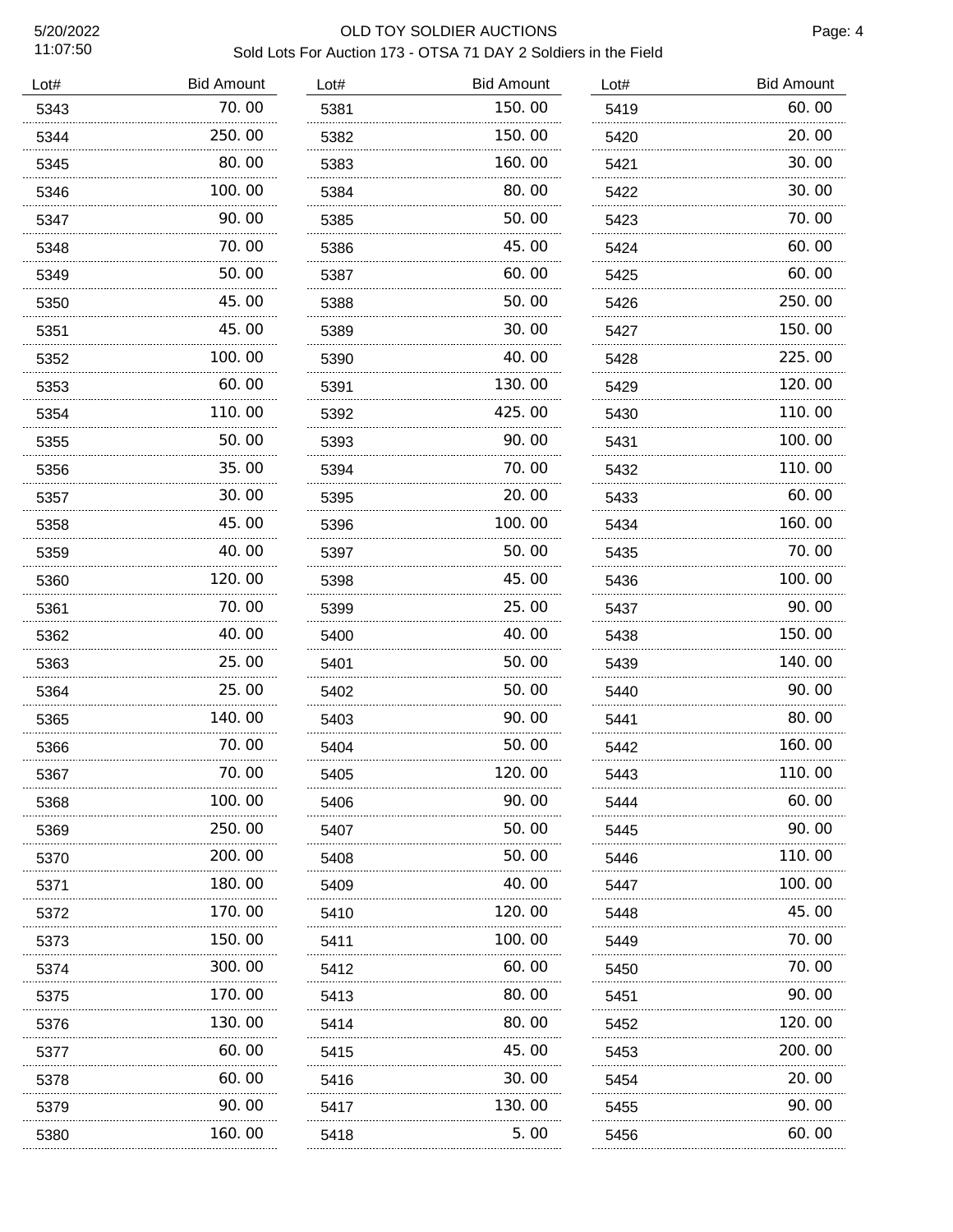| Lot# | <b>Bid Amount</b> | Lot# | <b>Bid Amount</b> | Lot# | <b>Bid Amount</b> |
|------|-------------------|------|-------------------|------|-------------------|
| 5457 | 70.00             | 5495 | 90.00             | 5533 | 110.00            |
| 5458 | 80.00             | 5496 | 45.00             | 5534 | 140.00            |
| 5459 | 70.00<br>.        | 5497 | 140.00            | 5535 | 40.00             |
| 5460 | 40.00             | 5498 | 130.00            | 5536 | 40.00             |
| 5461 | 40.00             | 5499 | 10.00             | 5537 | 30.00             |
| 5462 | 275.00            | 5500 | 10.00             | 5538 | 25.00             |
| 5463 | 200.00<br>.       | 5501 | 100.00            | 5539 | 350.00            |
| 5464 | 275.00            | 5502 | 35.00             | 5540 | 150.00            |
| 5465 | 70.00<br>.        | 5503 | 25.00             | 5541 | 100.00            |
| 5466 | 45.00             | 5504 | 30.00             | 5542 | 45.00             |
| 5467 | 180.00            | 5505 | 60.00             | 5543 | 5.00              |
| 5468 | 70.00             | 5506 | 90.00             | 5544 | 10.00             |
| 5469 | 100.00            | 5507 | 40.00             | 5545 | 20.00             |
| 5470 | 130.00            | 5508 | 90.00             | 5546 | 5.00              |
| 5471 | 110.00            | 5509 | 90.00             | 5547 | 20.00             |
| 5472 | 90.00             | 5510 | 140.00            | 5548 | 25.00             |
| 5473 | 70.00             | 5511 | 120.00            | 5549 | 5.00              |
| 5474 | 70.00             | 5512 | 35.00             | 5550 | 70.00             |
| 5475 | 70.00             | 5513 | 35.00             | 5551 | 5.00              |
| 5476 | 80.00             | 5514 | 60.00             | 5552 | 10.00             |
| 5477 | 35.00             | 5515 | 550.00            | 5553 | 5.00              |
| 5478 | 40.00             | 5516 | 80.00             | 5554 | 30.00             |
| 5479 | 70.00             | 5517 | 70.00             | 5555 | 5.00              |
| 5480 | 150.00            | 5518 | 120.00            | 5556 | 70.00             |
| 5481 | 40.00             | 5519 | 500.00            | 5557 | 40.00             |
| 5482 | 70. 00            | 5520 | 120.00            | 5558 | 450. 00           |
| 5483 | 50.00             | 5521 | 160.00            | 5559 | 40.00             |
| 5484 | 170. 00           | 5522 | 190.00            | 5560 | 35.00             |
| 5485 | 140. 00           | 5523 | 550.00            | 5561 | 30.00             |
| 5486 | 70. 00            | 5524 | 1, 500. 00        | 5562 | 40.00             |
| 5487 | 90.00             | 5525 | 2, 400, 00        | 5563 | 60.00             |
| 5488 | 60.00             | 5526 | 150.00            | 5564 | 40.00             |
| 5489 | 60.00             | 5527 | 170.00            | 5565 | 45.00             |
| 5490 | 40.00             | 5528 | 160.00            | 5566 | 20.00             |
| 5491 | 35.00             | 5529 | 50.00             | 5567 | 35.00             |
| 5492 | 30.00             | 5530 | 100.00            | 5568 | 70.00             |
| 5493 | 70.00             | 5531 | 35.00             | 5569 | 60.00             |
| 5494 | 90.00             | 5532 | 70.00             | 5570 | 110.00            |
|      |                   |      |                   |      |                   |